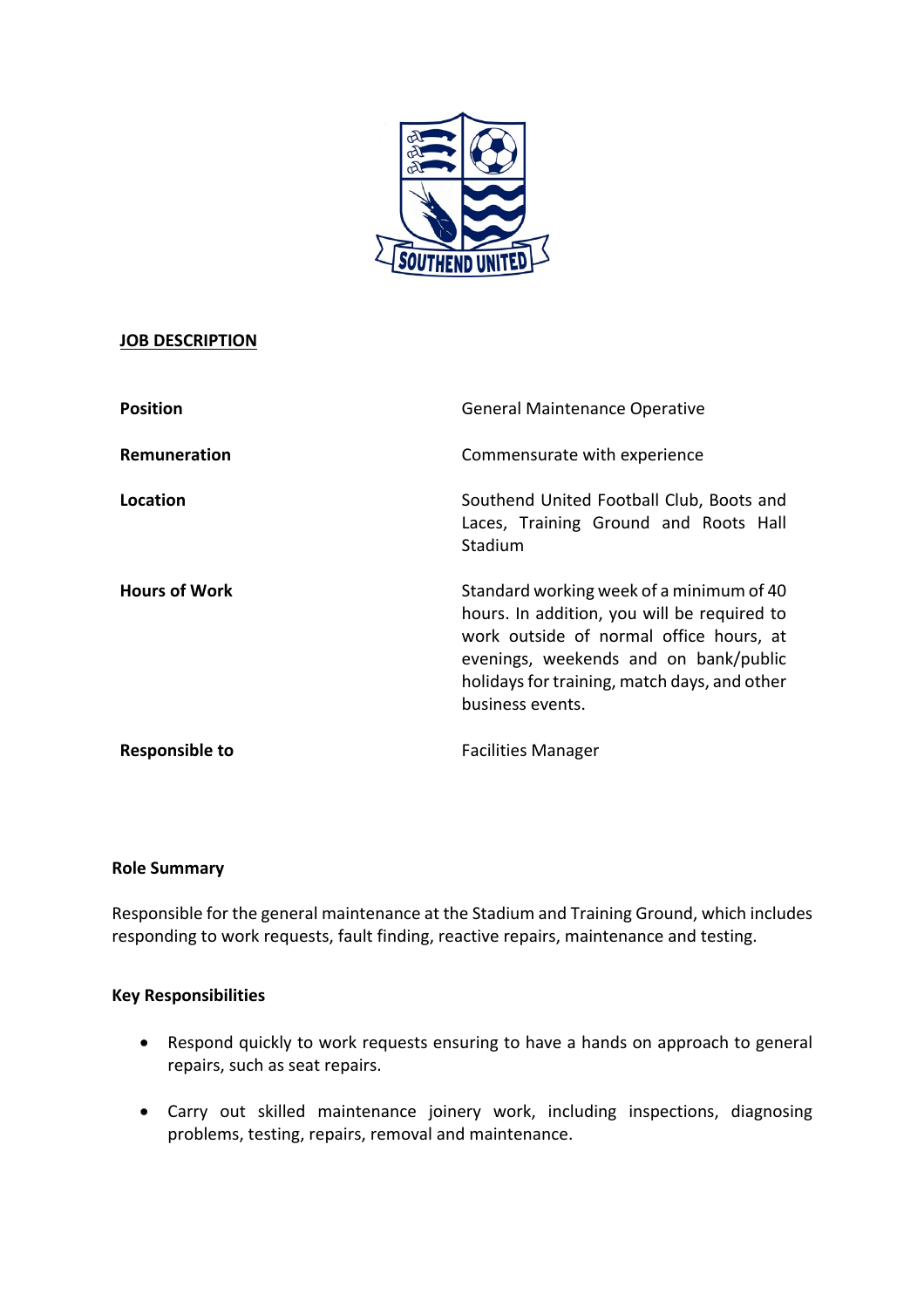- Ensure Quality and Health and Safety standards are maintained to required levels.
- Problem solving, problem detection and repairing system faults using a logical approach.
- Promote a strong behavioural based safety culture.
- Keep up to date records of work carried out and ensure these records are processed by Facilities Manager.
- Ensure stock is kept to enable essential repairs are carried out quickly and efficiently.
- Work with other members of maintenance department to ensure the safe running of plant.
- Working with SUFC appointed contractor and consultants.
- Any other reasonable duties.

### **Role requirements**

- Perform duties with due regard to club policies and procedures and legislative requirements at all times.
- Ensure implementation of the clubs health & safety, safeguarding, welfare and equality policies to create a safe working environment for all.
- Ensure working practices are compliant with relevant legislation and data protection legislation and/or general data protection regulations (GDPR) requirements.
- Undertake continuous professional development (CPD) training and/or additional training as identified or as required.
- Must be adaptable and willing to undertake a broad selection of tasks.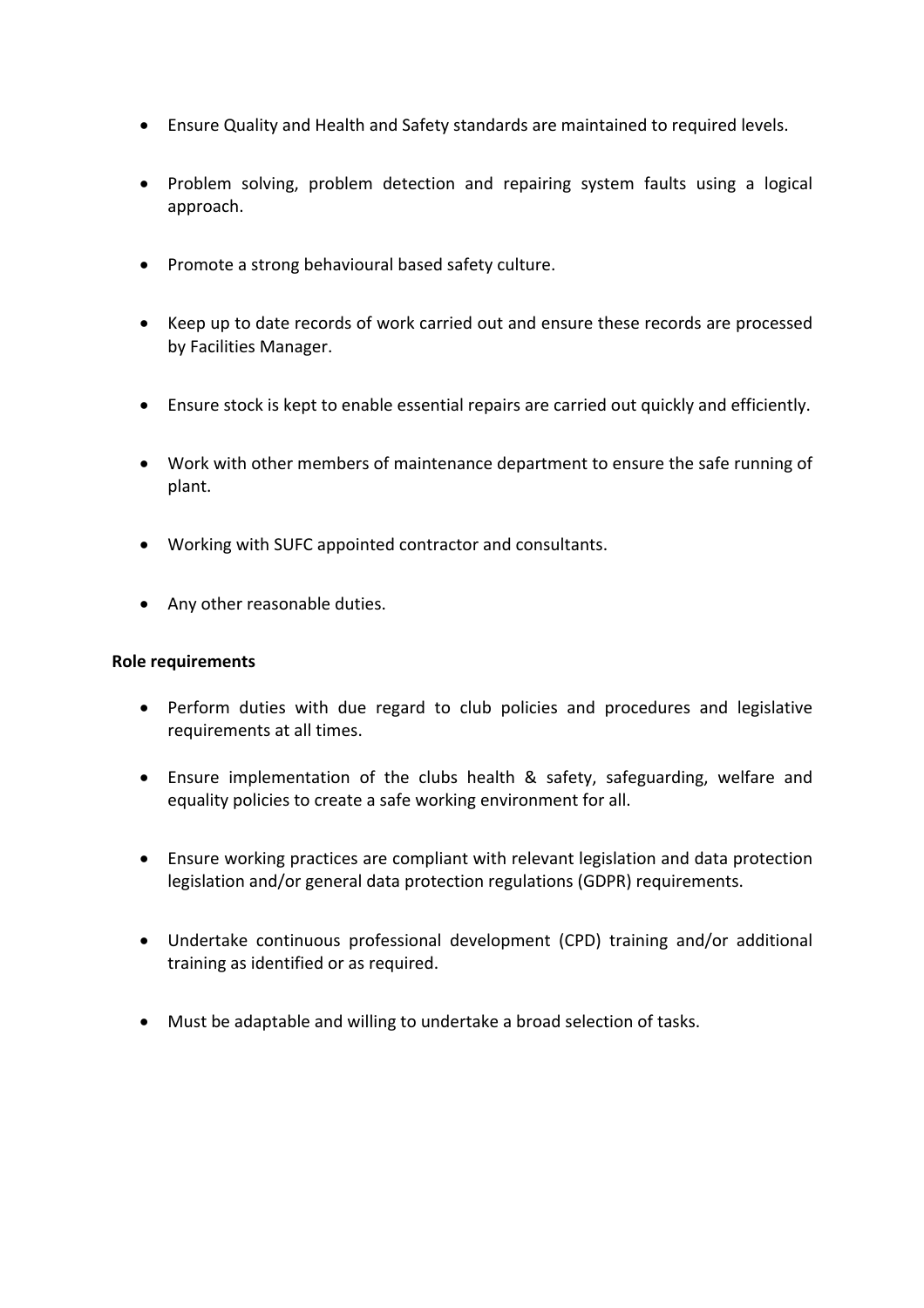# **Qualification and Training**

#### **Desirable**

- Understanding of industry standards.
- GCSE (or equivalent) English and Maths at Grade C or above
- Carpentry and Joinery qualifications
- Health and Safety training and qualifications
- Full UK Driving Licence

### **Knowledge, skills and experience**

### **Essential**

- Experience and knowledge in Building Maintenance
- Experience, skills and knowledge of Joinery
- Ability to work individually and as part of a team
- Ability to work unsupervised.
- Good understanding of Health and Safety in the workplace.
- IT literate

#### Desirable

- Experience working in a similar environment.
- Knowledge of the Stadium.
- Health and Safety Qualifications e.g. SMSTS, iPAF, Working at Height etc

### **Salary**

Dependant on experience.